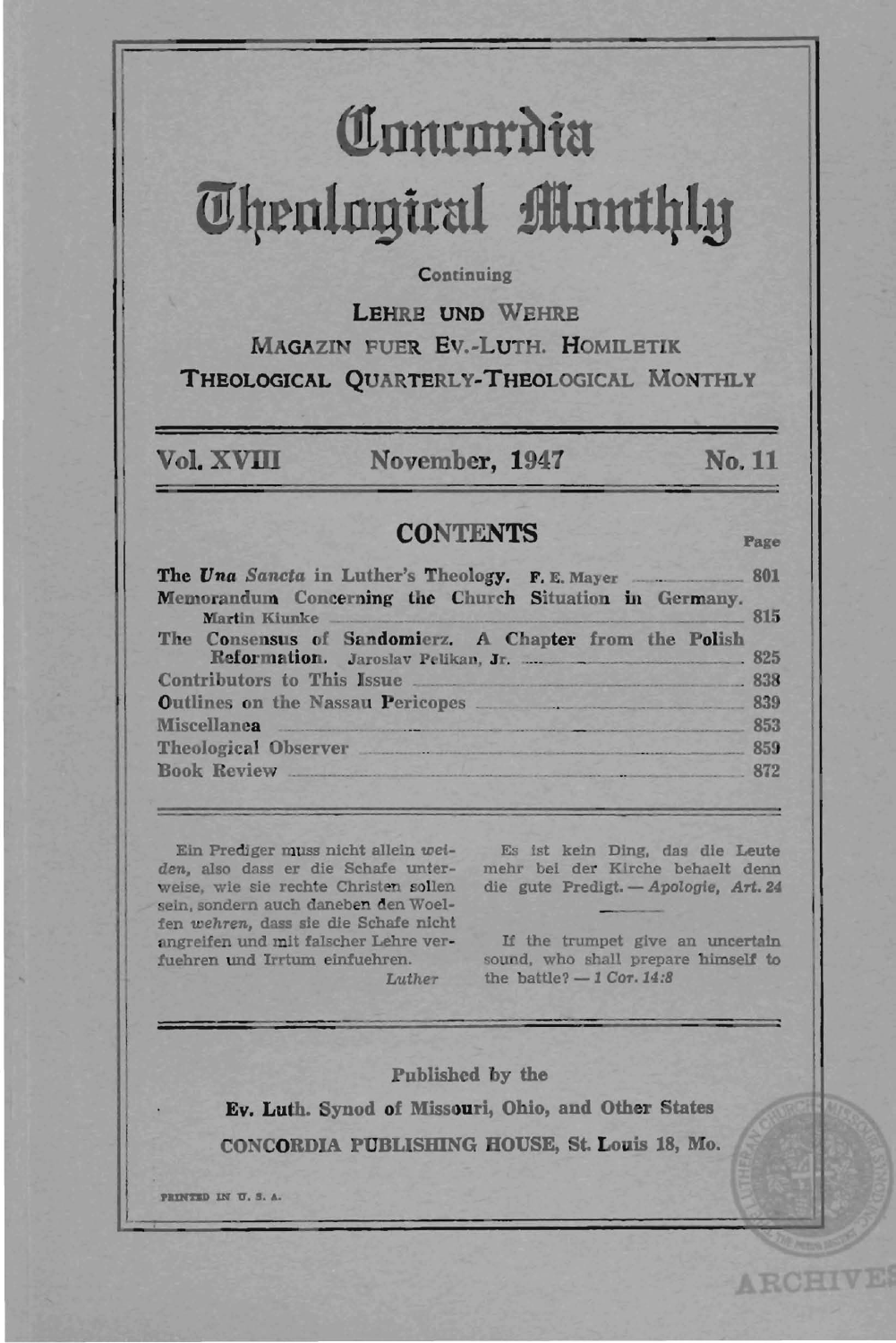## The Consensus **of** Sandomierz A Chapter from the Polish Reformation.

(A Conference Essay)

#### By JAROSLAV PELIKAN, JR.

From April 9 to 14, 1570, representatives of Polish Calvinism, of Polish Lutheranism, and of the Bohemian Brethren met in the city of of Sandomierz in southwestern Poland and signed a document acknowledging each other's confessions and doctrines as orthodox and looking forward to the time when all three could be united in one confession and one national Polish Church; that document was the so-called Consensus Sendomiriensis, the Consensus of Sandomierz. It is the purpose of this paper to examine the conditions which produced it, and to explain the circumstances under which it was adopted.

I

The synod of Sandomierz opened on Sunday, April 9, 1570, with common worship and the election of the officers.1 On Monday, the leaders of the Lutheran delegation began the actual negotiations with an admonition to "strengthen the sacred bonds that we might be, as we also are, one kingdom of Christ and one vineyard of the Lord of hosts." In a similar vein, Andrew Prazmovsky, plenipotentiary representative of the Unitas Fratrum, expressed the hope of his communion for the establishment of peace and suggested that perhaps the Confessio Bohemica of 1535 might be the ideal confession for the united churches. But Paul Gilowski, one of the leaders of the Reformed Church in Minor Poland, had another suggestion, namely, that the Second Helvetic Confession of 1566,

<sup>1</sup>The chief source for the narrative of the synod is the detailed account by Simon Bohumil Turnowski, a leader of the Bohemian Breth- ren in Poland; cf. Theodor Wotschke, "Joh. Turnowski. Ein Senior der böhmischen Brüder," Aus Posens kirchlicher Vergangenheit, I (1911), 73—111. The account is entitled "Iter Sendomiriense," and Jaroslav Bidlo claims that the original manuscript is, or was, in Posen; to my knowledge it has upon the translation presented by Georg Fischer, *Versuch einer Ge-schichte der Reformation in Polen,* I (Gratz, 1855), 257-86, and upon the additional material supplied by Daniel Ernest Jablonski, *Historia con- sensus Sendomiriensis* (Berlin, 1731), esp. pp.39-60. For a brief evaluation cf. Philip Schaff, *The Creeds of Christendom* (3d ed., New York, 1881-82), I, 581-88.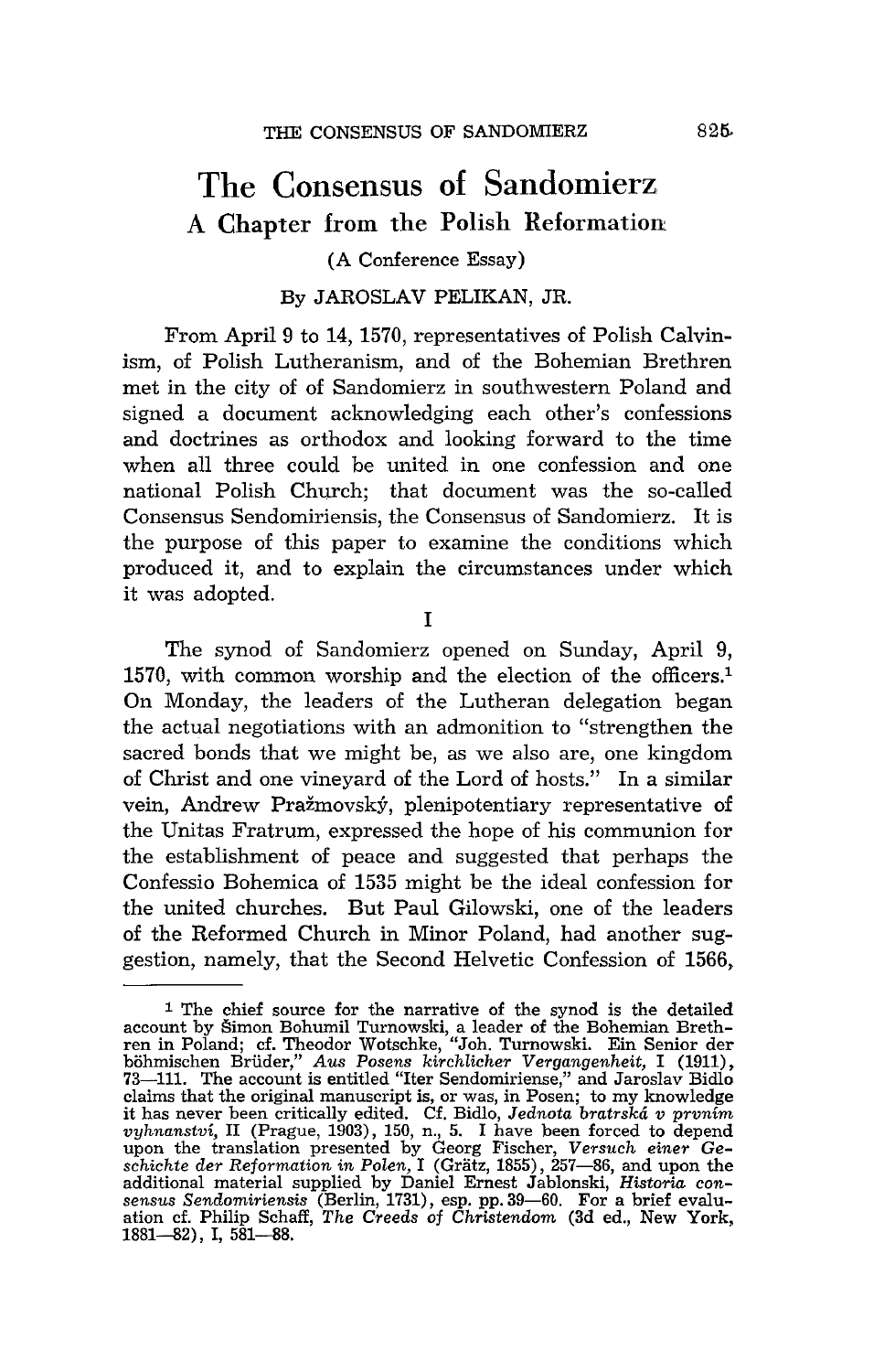already translated into Polish and provided with an appropriate preface, would be more suitable.<sup>2</sup> The rest of the day was devoted to the Lutheran objections to both the Bohemian and the Helvetic confessions, and to the defense of the former by Simon Turnowski.

After this inauspicious beginning, the sessions of the Synod were opened on Tuesday with the report that the Lutherans and Reformed of Lithuania had come to an agreement in Wilno on March 2. Spurred on by this report, the Synod returned to the reading of the Polish translation of the Helvetic Confession and to a debate on the accuracy and adequacy of its formulations, particularly on the Lord's Supper, with both the Bohemian Brethren and the Lutherans objecting to certain words and phrases.

Finally, on Wednesday, the reading and discussion of the Confession were completed, and the matter of adopting it came to a vote. Though still desirous of having their own confession adopted for the entire group, the representatives of the Bohemian Brethren stated their satisfaction with the Helvetic Confession and their willingness to accept it as the basis of union. "The eyes of all," writes Jablonski, "were now turned on the Saxons." Under the pressure of this switch in the tactics of the Bohemians and of the earnest exhortations of all present, the Lutherans agreed to the composition of a new confession, with the proviso that they be allowed to retain the Augsburg Confession as a separate creedal statement; to this everyone consented.

As an incentive and model for their efforts, the agreement of the Reformed and Lutherans in Wilno was read the following day; and on April 14, as a climax to the synod, all three communions adopted and signed the following statement, the Consensus of Sandomierz: 3

"Since, after many long conflicts with sectarians, Tritheites, Ebionites, and Anabaptists, we have nevertheless emerged, by the grace of God, from so many great struggles and de-

<sup>2</sup> The Confessio Helvetica posterior is reprinted in Schaff, op. cit., III, 233-306, and his introductory remarks, I, 390-420; on the Polish translation, cf. Jerzy Lehmann, *Konfesja Sandomierska na* tle *innych konfesji w Polsce XVI wieku* (Warsaw, 1937), pp.105-29.

<sup>3</sup> For my translation of the Consensus I have followed the edition in H. A. Niemeyer, *CoUectio Confessionum in Ecclesiis Reformatis Publicatarum* (Leipzig, 1840), pp.553-61.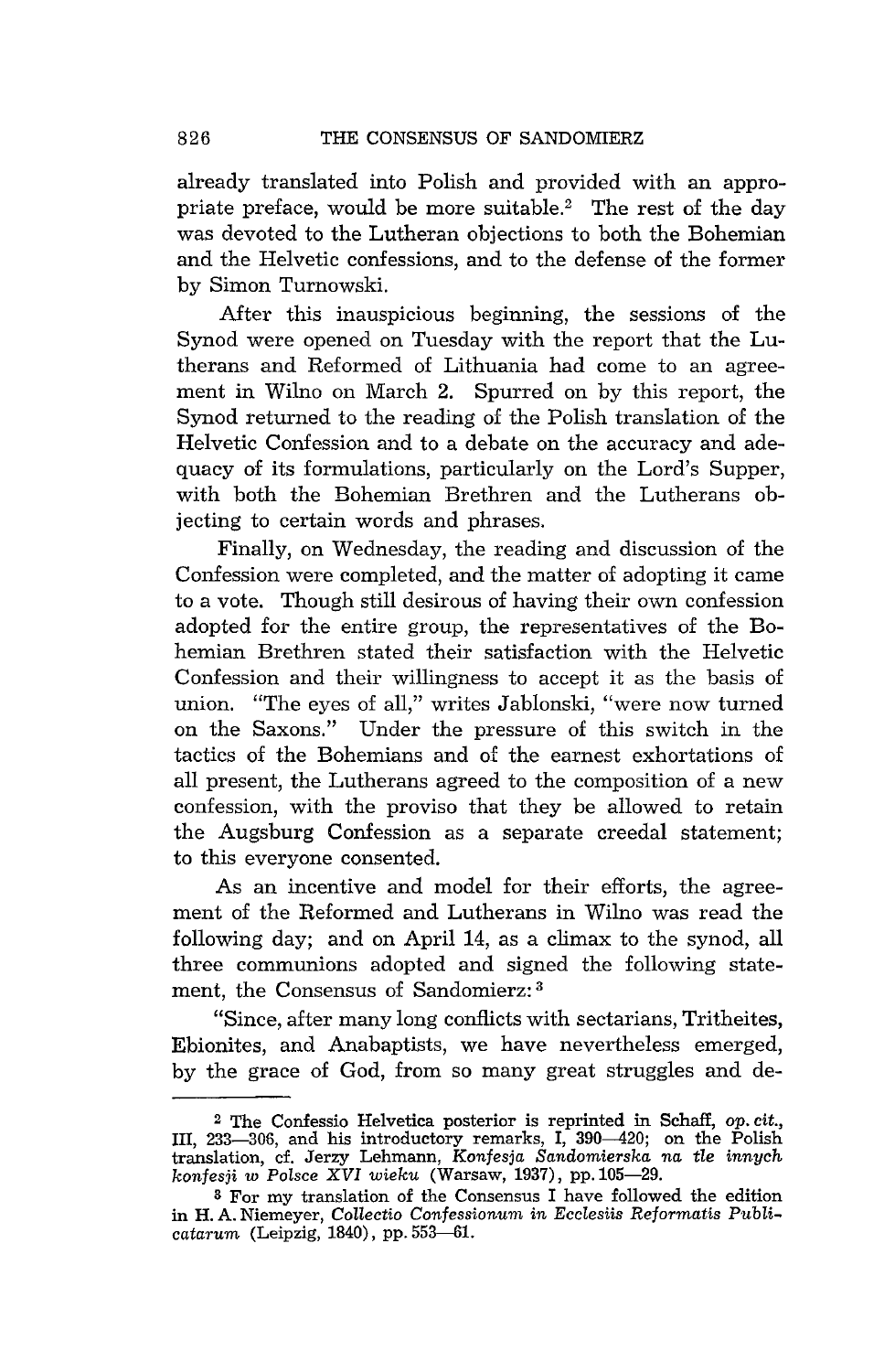plorable contentions, it was decided by those Reformed and orthodox churches of Poland which seemed to the enemies of the truth and of the Gospel to be in least agreement in certain articles and formulas of doctrine to call a Synod in the interest of peace and concord and to attest their mutual consensus. Therefore, after a friendly and Christian conference, we agree to these articles with minds thus joined and agreed.

"First. As both we who in the present Synod have published our confession and the Bohemian Brethren have never believed that those who adhere to the Augsburg Confession feel otherwise than piously and orthodoxly about God and the Holy Trinity, also the incarnation of the Son of God and our justification and other principal articles of our faith; so also those who follow the Augsburg Confession have openly and sincerely confessed that they, on the other hand, know of nothing in the confession of our churches or that of the Bohemian Brethren concerning God and the Holy Trinity, the incarnation of the Son of God, justification, and other primary articles of the Christian faith which would be contrary to the orthodox·truth and the pure Word of God. And there we have mutually and unanimously promised according to the rule of God's Word that we shall defend this mutual consensus in the true and pure religion of Christ against Papists, against sectarians, against all the enemies of the Gospel and the truth.

"Moreover, as far as the unfortunate difference of opinion on the Lord's Supper is concerned, we agree on the meaning of the words of our Lord Jesus Christ, as they have been orthodoxly understood by the fathers, and especially by Irenaeus, who said that this mystery consists of two elements, namely, an earthly and a heavenly one.<sup>4</sup> Nor do we assert that those elements or signs are bare and empty; we state, rather, that at the same time by faith they actually *re ipsa*? exhibit and present that which they signify. Finally, to put it more clearly and expressly, we have agreed to believe and confess that the substantial presence of Christ is not merely signified, but that the body and blood of the Lord are represented, distributed, and exhibited to those who eat by the

<sup>4</sup> Irenaeus, *Against Heresies,* Book IV, chap. 18, sec. 5, in A. Roberts and J. Donaldson (ed.), The Ante-Nicene Fathers, I (New York, 1908), 486.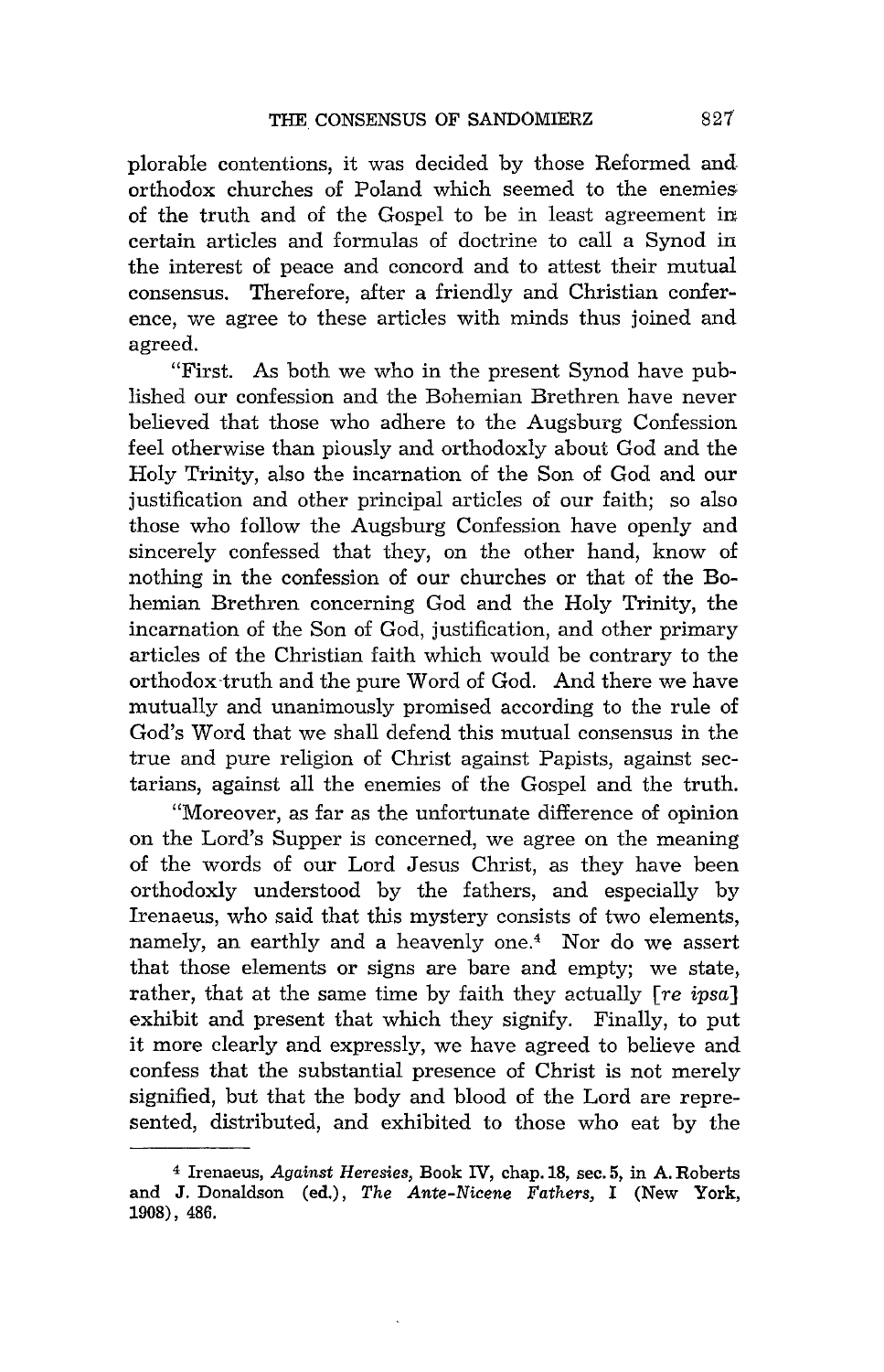symbols applied to the thing itself, and that the symbols are not at all bare, according to the nature of the Sacraments. But lest the diversity of manners of speaking bring forth another controversy, we have decided by mutual consent, in addition to the article which is inserted into our Confession, to add the article of the Confession of the Saxon churches on the Lord's Supper, sent to the Council of Trent in 1551, which we acknowledge as correct and have accepted. These are the words of that Confession: 5

" 'Also men are taught that sacraments are actions instituted of God, and that without the use whereunto they are ordained the things themselves are not to be accounted for a sacrament; but in the use appointed, Christ is present in this communion, truly and substantially, and the body and blood of Christ is indeed given to the receivers; that Christ does witness that He is in them and does make them His members and that He does wash them in His blood, as Hilary also says, "These things being eaten and drunk do cause both that we may be in Christ and that Christ may be in us." Moreover, in the ceremony itself we observe the usual order of the whole ancient Church, both Latin and Greek. We use no private masses, that is, such wherein the body and blood of Christ is not distributed; as also the ancient Church, for many years after the Apostles' times had no such masses, as the old descriptions which are to be found in Dionysius, Epiphanius, Ambrose, Augustine, and others do show.'

"We have decided to be bound by this holy and mutual consensus, and have agreed that just as they regard us, our churches, our confession published in this Synod, and that of the Brethren as orthodox, so also we shall treat their churches with the same Christian love and acknowledge them as orthodox. We shall avoid the extreme and impose utter silence upon all bickering, disagreement, and controversy by which the course of the Gospel is impeded to the great offense of many pious people, and from which there comes a severe calumny by our adversaries and contradiction to our true Christian religion. Rather let the occasion be provided to strive for public peace and tranquillity, to exercise mutual

<sup>5</sup> There is a sixteenth-century English translation of the *Confessio Saxonica* in M. Reu, *The Augsburg Confession* (Chicago, 1930), II, 411-18. I reprint here only the second paragraph.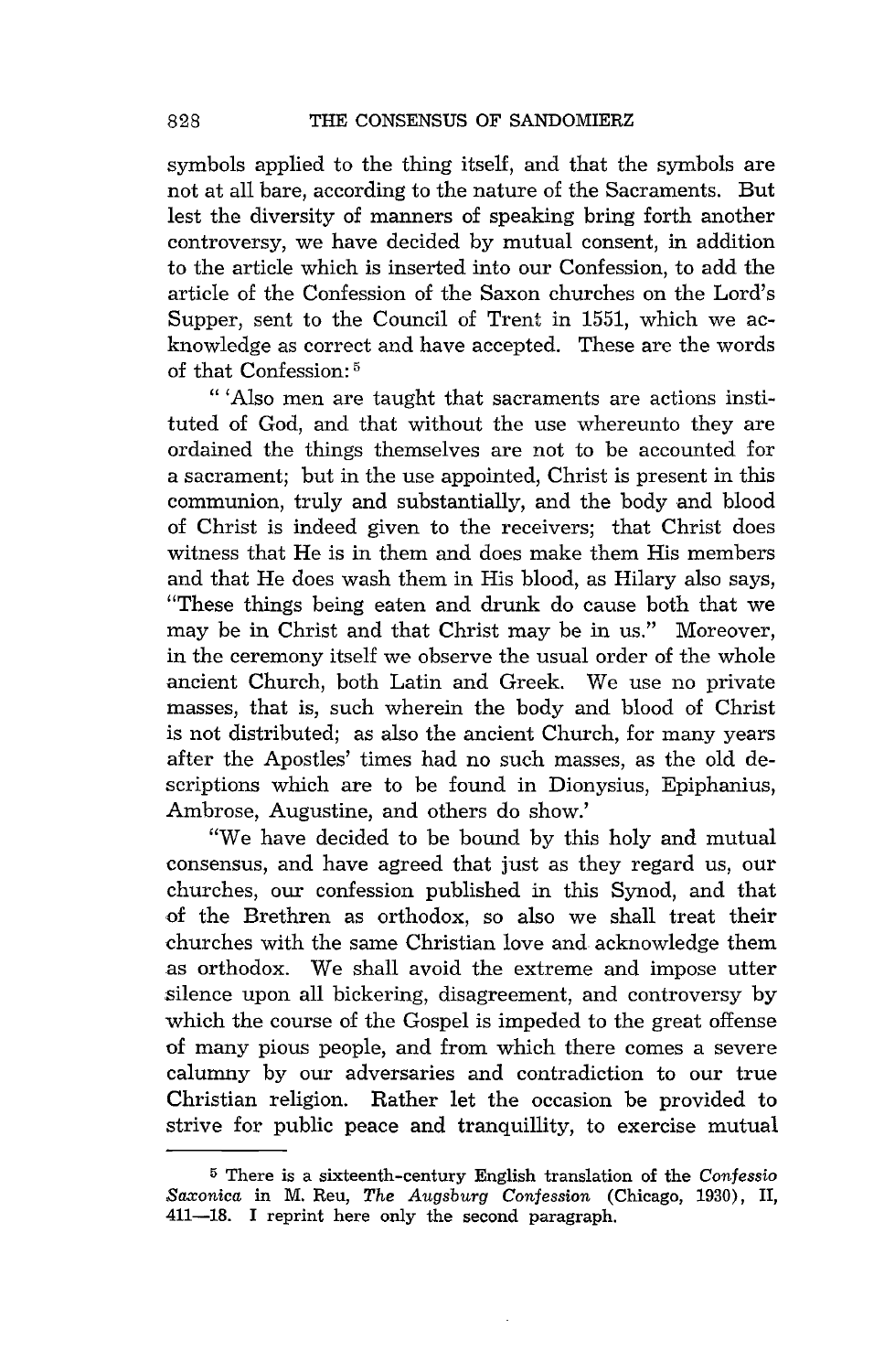charity; we should also offer our labors for the building up of the church in our fraternal union.

"For this reason we have agreed by mutual consent to persuade all our brethren with utmost zeal and to invite them to increase, build up, and conserve this Christian and unanimous Consensus, to nourish it and testify to it, especially by the hearing of the Word (by attending the services first of one, then of another of the confessions) and the use of the Sacraments, observing the proper order and manner of the discipline and custom of each church.

"We leave the rites and ceremonies of each church free by this concord. For it does not matter much what rites are observed, as long as the doctrine itself and the foundation of our faith and salvation are kept intact and incorrupt. So the Augsburg Confession itself and the Saxon Confession teach on this matter;6 and in this our Confession published in this Synod of Sandomierz we have expressed the same thing.

"We have therefore promised and decided to compare counsels and works of charity among ourselves, and in the future to consult about the conservation and growth of all the pious, orthodox, and Reformed churches of the entire realm of Lithuania and Samogitia, as well as [the formation of] one body. And if they ever hold general synods, let them inform us; and when called to our general synods, let them feel free to come. And to put a colophon to this consensus and mutual concord, we do not think it would be inappropriate for the saving and assuring of this fraternal society to gather in a certain place, where, forced to this by improbity of the enemies of truth, we would draw up a compend of the body of doctrine (one out of the several Confessions) and publish it, that the mouths of evil men may be stopped to the great comfort of all the faithful in the name of all the Polish; Lithuanian, and Samogitian Reformed churches which agree with our confession.

"Having given and joined our right hands, therefore, we have sacredly promised and mutually agreed that we want to build up and nurture faith and peace and to strive more and

<sup>6</sup> The reference is, of course, to Article VII of the Augsburg Confession, Concordia Triglotta (St. Louis, 1921), p. 47; the reference to the Saxon Confession is more obscure, though it may be to the defense of the Lutheran rite in Reu, op. cit., p. 414. See the interpretation by Werner Elert, *Morphologie des L'Uthert'Ums,* I (Munich, 1931), 234-40.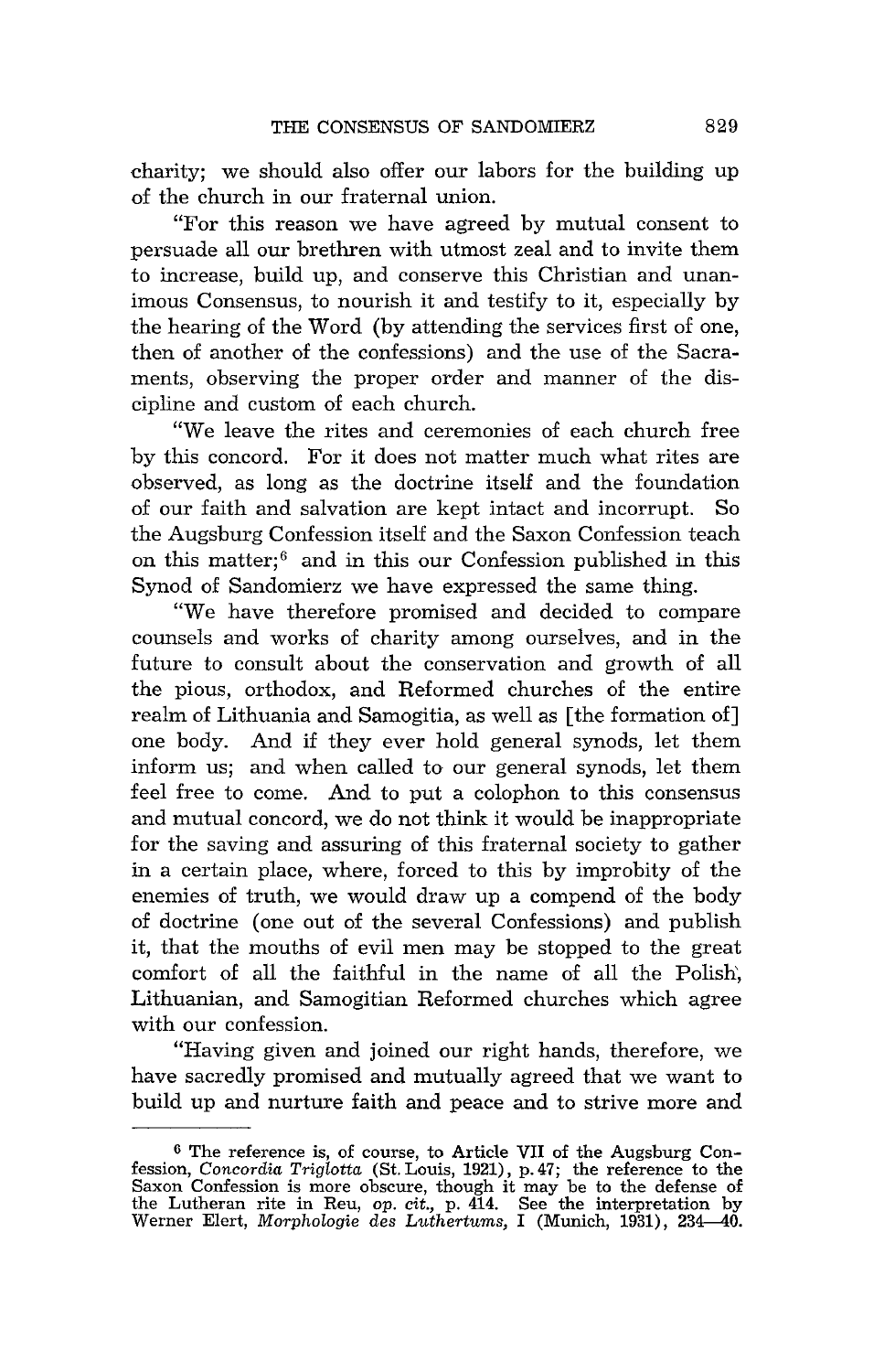more for the building of the kingdom of God, avoiding all occasions for the alienation of the churches. Finally, we agree that unmindful and forgetful of ourselves, as is proper for true ministers of God, we shall promote the glory solely of Jesus Christ our Savior and contend for the truth of His Gospel in word and deed.

"That this might be fixed sure and firm forever we pray with ardent petitions to God the Father, the Author and abundant Fountain of all consolation and peace, who rescued us and our churches from the morass of the Papacy and endowed us with the pure and holy light of His Word. May He deign to bless this our holy peace, consensus, conjunction, and union to the glory of His name and the building up of the Church. Amen."

II

Like every statement of faith, the Consensus of Sandomierz was an answer to a need, in this case the need of a solid Protestant front against Roman Catholicism on the one hand and Socinianism on the other. An understanding of the Consensus involves a consideration of this need as well as a discussion of the attitudes of the three communions involved.

In the quarter century between 1548 and 1573, designated by Paul Fox as the period of the "triumph and dominance" of Protestantism in Poland,7 the attempts of the Roman Catholic Church to win back lost ground in Poland grew in size and intensity. In 1556 the Pope had sent Aloysius Lippomani to Poland as his nuncio, and in 1563 Francesco Commendone. Their hand was strengthened in 1569 by the introduction of the Society of Jesus, one of whose members, Antonio Possevino, remembered for his work in Russia, provided much of the literature of the Polish Counter Reformation.8 Also prominent in the effort to save Poland from Protestantism was Luther's opponent Johann Cochlaeus (1479-1552). Fearing an alliance of Saxony, Poland, and Bohemia against Rome, he became alarmed when a number of young Polish noblemen

<sup>&#</sup>x27;; Paul Fox, *The Reformation in Poland. Some Social and Economic Aspects* (Baltimore, 1924), p.40.

<sup>8</sup> Cf. Carl Sommervogel (ed.) , *Bibliotheque* de *Ia Compagnie* de *Jésus, Part I, Bibliographie, VI (Brussels and Paris, 1895), 1061—93, for a list of his writings, most of them directed against Protestantism and* Eastern Orthodoxy.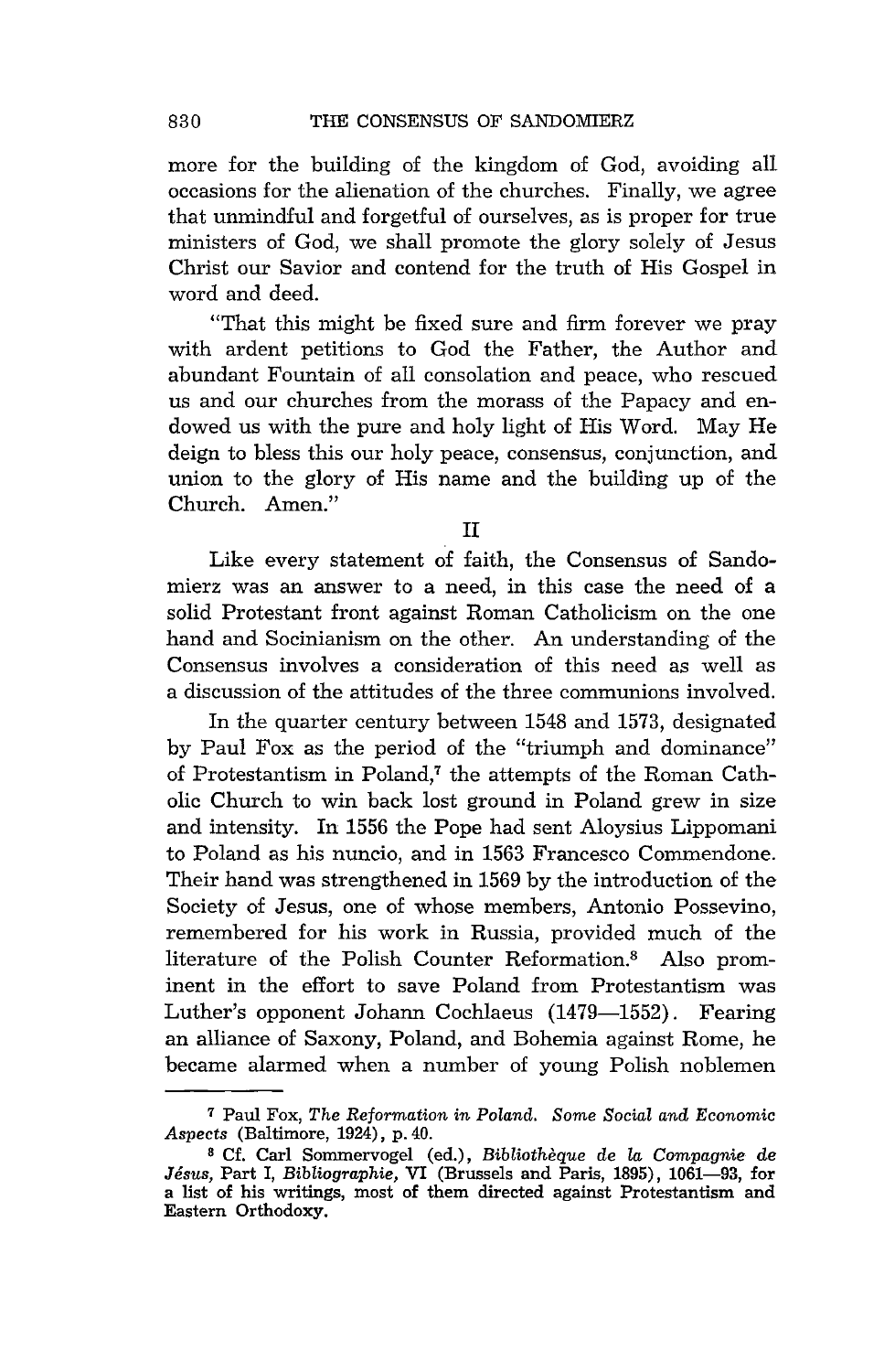were enrolled at Wittenberg<sup>9</sup> and were being encouraged by Melanchthon.10 And though he was quite sure by 1540 that Poland was saved, $11$  he nevertheless traveled there and continued to supply literature for Poland as late as 1550.12

In Poland, itself, meanwhile, the outstanding proponent of what came later to be known as "ultramontanism" was the Bishop of Ermland, Stanislaus Hosius  $(1504-79)$ .<sup>13</sup> Fanatical in his hatred of everything Protestant, Hosius ought perhaps to receive most of the credit for the ultimate return of Poland to Roman Catholicism. Testimony to this hatred as well as to his zeal in expressing it are his collected works, published in two large volumes, and especially such a work as his *Contutatio Prolegomenon Brentii,* directed, as the title indicates, against a work by the great Swabian reformer, Johann Brenz.14

Polish Protestantism was, then, under great pressure from the Roman Catholic right, "the enemies of the truth and of the Gospel," as the Consensus calls them. Equally great, however, and much more embarrassing to the three communions which participated in the synod was the Socinian left, the "sectarians, Tritheites, Ebionites, and Anabaptists" to whom reference is made in the opening sentence of the document. While dealing with the Roman Catholics, the Polish Protestants were always aware of the Unitarians, too; and in making clear their antithesis to the Catholic view, they had to keep clear of the Unitarian or Socinian view.15

<sup>9</sup> The earliest report Cochlaeus had of this was around December 24, *1533: Nuntiaturberichte aus Deutschland nebst ergiinzten Aktenstucken,*  I (Gotha, 1892), No. 51, p. 156, and Walter Friedensburg's note, Zeitschrift<br>für Kirchengeschichte, XVIII (1898), 243 (henceforth abbreviated ZKG);<br>he was sure of it in the spring of the following year, Cochlaeus to Aleander, April 12, 1534, *ZKG,* XVIII, 246.

<sup>10</sup> Cochlaeus' anger was directed particularly at Melanchthon in the Polish question. Cf. Cochlaeus to Aleander, September 8, 1534, *ZKG,*  XVIII, 255. His books against Melanchthon were for the sake of the Poles. Cochlaeus to Johann Fabri, October 28, 1534, *ZKG,* XVIII, 260.

<sup>11</sup> Cochlaeus to Bishop Giberti of Verona, January 31, 1540, *ZKG,*  XVIII, 423.

<sup>12</sup> Cochlaeus to Cardinal Cervino, November 24, 1540, *ZKG,* XVIII, 438; and April 27, 1550, ibid., 633.

<sup>13</sup> Cf. Michael Ott, "Hosius," in *The Catholic Encyclopedia,* VII (New York, 1913), 473-75.

<sup>14</sup> D. *Stanislaui Hosii Opera omnia,* edited by Stanislaus Rescius (Cologne, 1584), I, 417-609; cf. Brenz to Duke Albrecht of Prussia, September 24, 1558, Th. Pressel (ed.), *Anecdota Brentiana* (Tiibingen, 1868), p. 451.

<sup>15</sup> An interesting parallel suggests itself in the predicament of cer- tain liberal Calvinists in New England at the beginning of the last cen-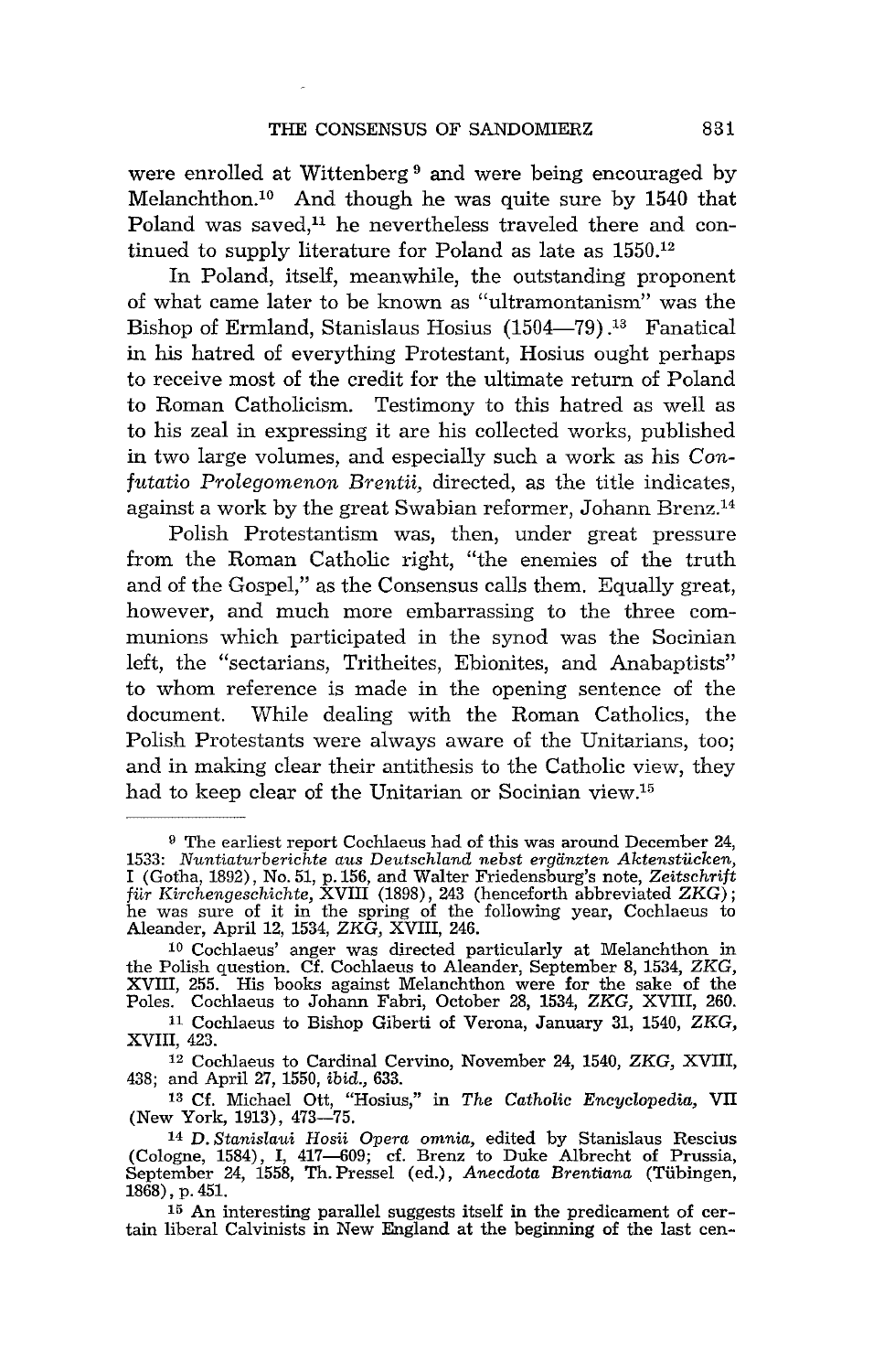Coming out of a combination of humanistic and nominalistic thought,16 the Unitarianism of the Renaissance and Reformation began in Italy, but soon thereafter moved to Poland. In interpreting this fact, we may well adopt the explanation suggested by Harnack: "That the Italians were attracted to Poland cannot be explained merely from the great freedom that prevailed there in consequence of the permanent anarchy (sovereignty of the great landed proprietors); we must rather remember that there was perhaps no other country in Europe in the sixteenth century whose towns were so Italian as those of Poland." 17

In Poland the Unitarians had gained new converts not only from Catholicism, but also from the Reformed and Lutheran camps.1S Objecting to the many Catholic elements still retained in Protestant dogma and worship, they revised the classic Protestant estimates of sin, of free will, of the person of Christ, and, therefore, of the Trinity. Others in Poland, meanwhile, had become so aroused over the "Sabellianism" of Francesco Stancaro (1501-74) that they had stressed the distinction between the persons of the Trinity at the expense of the unity of the Godhead, thus laying themselves open to the charge of Tritheism.19

The Consensus of Sandomierz was called forth, then, not only by the vigorous counterreformatory activity of Roman Catholicism, but also by the embarrassing presence of Socinianism and Unitarianism. Both these extremes made it politically necessary for the Protestants of Poland to declare their faith; for despite his Protestant sympathies  $20$  Sigismund

tury; they were also caught between a conservative position to which they could no longer hold and the radical Unitarian position, with which they refused to be identified.

<sup>16</sup> See Tadeus Grabowski, *Literatura aryanska w Polsce* (Posnan, 1908).

<sup>17</sup> Adolf Harnack, *History of Dogma* (English ed., New York, 1903), VII, 135.

<sup>18</sup> See Theodor Wotschke's refutation of the claim that the Unitarians came only from among the Reformed: "Wittenberg und die Unitarier Polens," Archiv für Reformationsgeschichte, XIV (1917), 123-42.

<sup>19</sup> On Stancaro cf. the article by H. Schmidt in *Realenzyklopiidie fur die protestantische Theologie und Kirche,* XVIII (Leipzig, 1906), 752-54, and the bibliography cited there; see also the resolution against his teachings adopted at Sandomierz in Jablonski, *Historia,* pp.56-57.

<sup>20</sup> More than any other scholar, Karl Volker has helped to elucidate the complex interrelations between the political and the religious situation in sixteenth-century Poland. Most relevant to the material at hand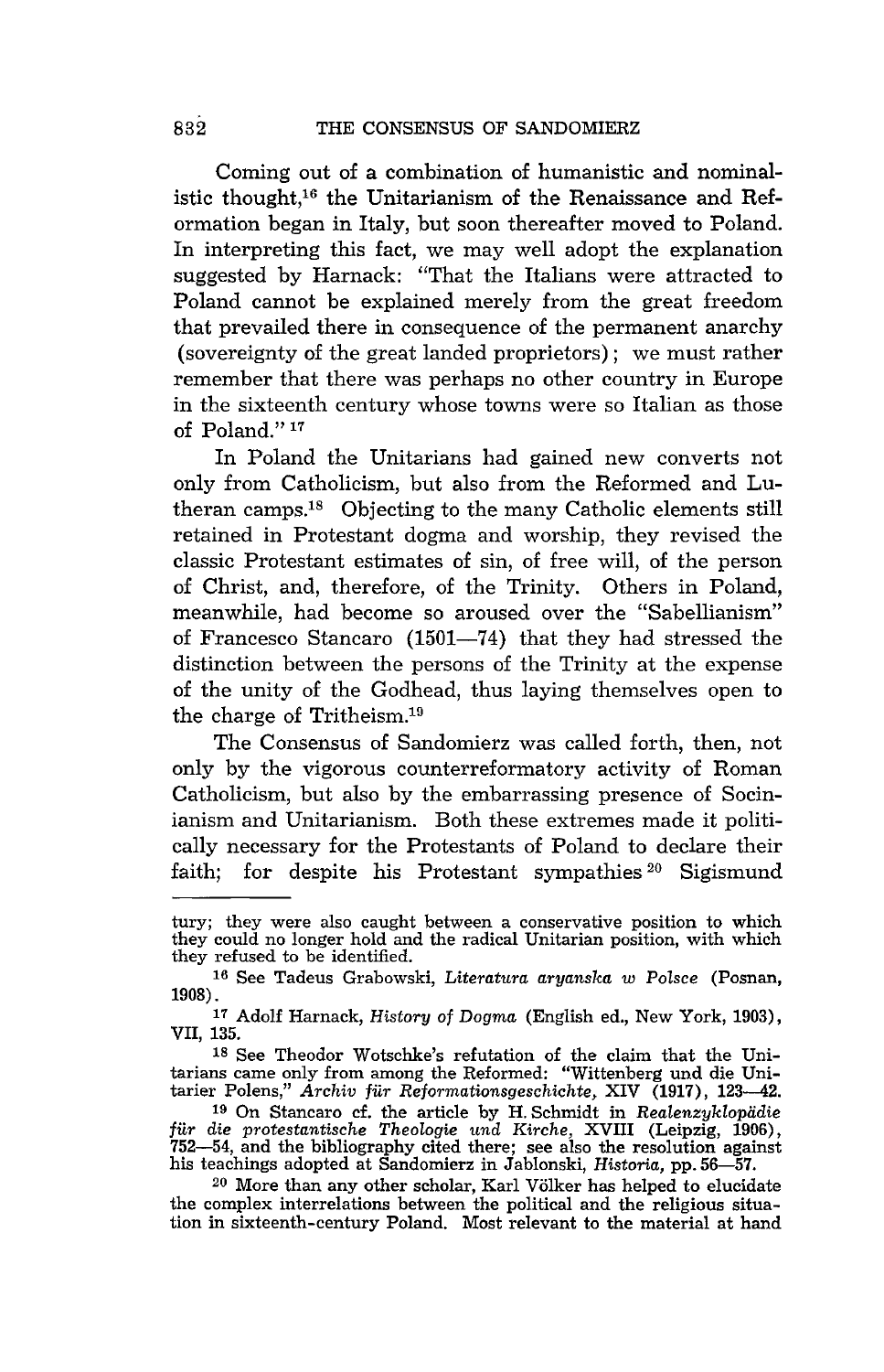Augustus, the Polish king, had been urging that they adopt a unified confession. Indeed, as Jaroslav Bidlo summarizes the situation, "the king was willing to grant the Protestants freedom for that faith or confession on which they would agree so that they would make up only one religious party." 21 And just as the Lublin Union of 1569 between Poland and Lithuania had called forth the Wilno agreement referred to above, so the political situation in Poland called for united Protestant action. In view of these circumstances, we may agree with the great Polish historian J6zef Szujski that the Consensus of Sandomierz "became the reason why in the next election the dissident party did not play any role. It was primarily a political union." 22

#### III

Such were the political and religious circumstances which produced the Consensus of Sandomierz; it remains now to analyze the reasons why each of the participating churches agreed to the Consensus, considering first the Calvinists.

"We may certainly say," writes Hermann Dalton, "that the famous union formula of Sandomierz is the late and mature fruit of Laski's work; in its content we see again the beautiful spiritual features of our friend." 23 Best known for his work in England during the Edwardian Reformation in 1551,<sup>24</sup> John a Lasco or Laski (1499-1560) had worked for the ideal of a united Polish Protestantism all his life. This ideal he was willing to achieve even at the expense of theological accuracy; thus, it took Johann Brenz considerable time to persuade Laski that his completely Calvinistic view of the Lord's Supper was not the same as that of the Augsburg Confession.<sup>25</sup> He was

are three studies: "Der Protestantismus in Oesterreich und Polen im<br>Ringen um seine Rechtsstellung," ZKG, LIII (1934), 542—70; "Die<br>Glaubensfreiheit in den Städten Polens," Zeitschrift für osteuropäische<br>Geschichte, IX (19 Gerichtsbarkeit in seiner Tragweite fur die Reformation in Polen," *Harnack-Ehrung zum 70. Geburtstag* (Leipzig, 1921), pp.317-27.

*<sup>21</sup>* Op. cit., p.146.

<sup>&</sup>lt;sup>22</sup> Józef Szujski, *Dzieje Polski*, II (Krakow, 1894), 399.

<sup>23</sup> Hermann Dalton, *Johannes a Lasco.* Beitrag zur Reformationsgeschichte Polens, Deutschlands und Englands (Gotha, 1881), p.570.

<sup>24</sup> Cf. M. M. Knappen, *Tudor Puritanism* (Chicago, 1939), pp. 90-92, for his activity in England; on his early career, see p.75, n.5.

<sup>25</sup> Cf. Brenz to Hartmann Beyer in Franckfort, September 2, 1556, *Anecdota,* pp. 432-33; for a commentary on Brenz' attitude toward Laski  $cf.$  Dalton,  $op. cit., p. 520.$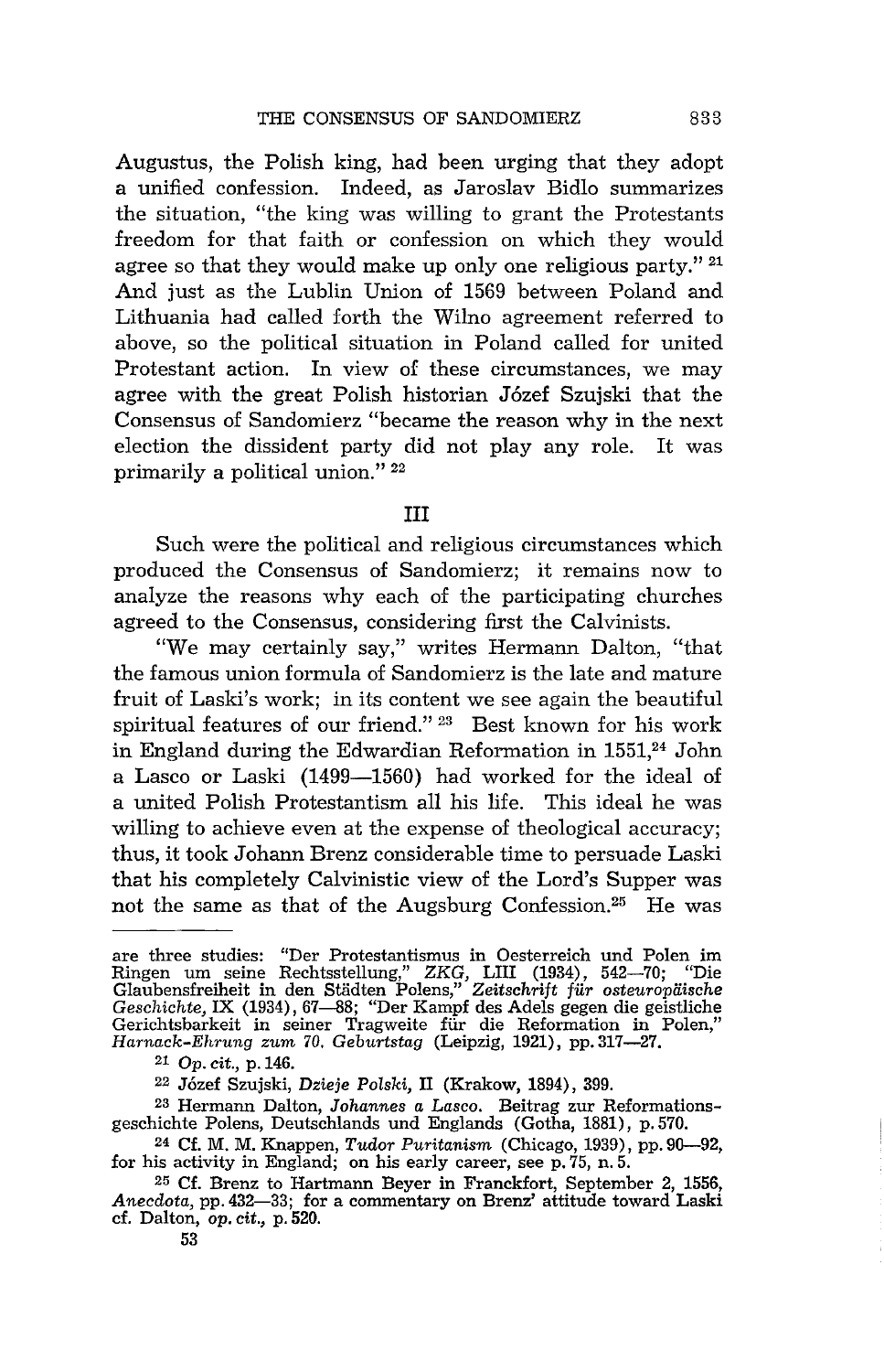nevertheless a thoroughgoing Calvinist; witness his treatise on the Lord's Supper of April 15, 1558, in which the age-old objections to the Lutheran view are rehearsed: it conflicts with the doctrine of the ascension, with the doctrine of Christ's true humanity, and with the general doctrine of the Sacraments.<sup>26</sup>

From this fact it is apparent that what Laski wanted was not only compromise: he sought a national Polish Church, with a new confession. That was the ideal of the Consensus, too. The Consensus attempted to set up that Church on the basis of equal participation by all three communions; but, like Laski, the Reformed sought what Karl Kratzke has called "subordination of the Lutherans to the Calvinists."  $27$  Having once persuaded the Polish Lutherans to go along with them in the Consensus, the Polish Calvinists tried to palm off the Second Helvetic Confession of 1566 as the official confession of the new Polish national Church.28 Because the Consensus made such a strategy possible, the Polish Calvinists agreed to the Consensus of Sandomierz.

But in many ways the most significant aspect of the Consensus is the fact that it brought about some degree of understanding between the Lutherans and the Unity of Bohemian Brethren. From its very inception, the Unity had looked for co-operation with other groups which wanted to be Christian without being Roman Catholic  $-$  with the Waldensians, the Eastern Orthodox, and, ultimately, the Protestants of Germany and Switzerland. With Martin Luther, it will be remembered, they carried on extensive negotiations, which culminated in his endorsement of the *Confessio Bohemica* of 1535.29 Similarly, the Brethren corresponded with John Calvin and Henry Bullinger 30 and continued to figure prominently

<sup>&</sup>lt;sup>26</sup> Joh. a Lasco, *Opera*, edited by A. Kuyper, II (Amsterdam, 1866), 755ff. For a detailed discussion of Laski's theories about the Eucharist see Karl Hein, *Die Sakramentslehre des Johannes a* Lasco (Berlin, 1904).

<sup>27</sup> Karl Kratzke, *Johannes a* Lasco *und der Sacraments streit* (Leipzig, 1901, p. 172) .

<sup>28</sup> Bidlo, *op.* cit., p.162.

<sup>29</sup> On the negotiations leading up to Luther's endorsement of the *Confessio* and the endorsement itself, see Jaroslav Pelikan, "Luther and the *Confessio Bohemica"* (unpublished Ph. D. dissertation, the University of Chicago, 1946).

<sup>30</sup> Cf. Georg Loesche, *Luther, Melanchthon und Calvin in 6sterreich-Ungarn* (Tübingen, 1909), pp. 261-307.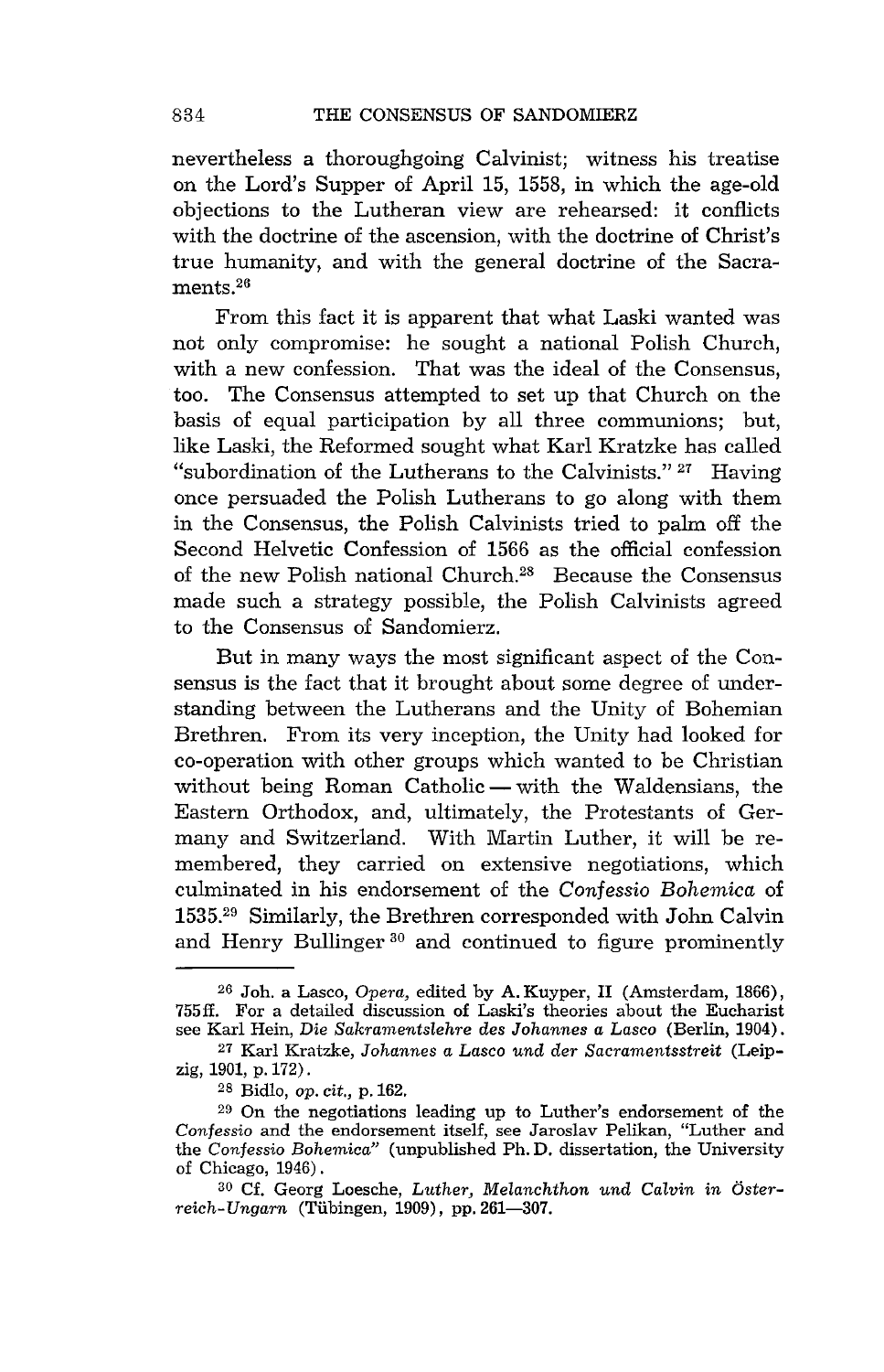in the struggle for the unity of the Church well into the seventeenth century.31

Always strong in the Unity, the irenic and ecumenical spirit grew ever stronger during their stay in Poland.<sup>32</sup> Faced with an active Lutheran party and an energetic Reformed group, they sought various possible means of effecting a rapprochement among the various churches. It is interesting to note, however, that the role of the Unity in such a rapprochement had radically changed in one generation. Formerly, as in the aforementioned *Confessio* of 1535, the Unity had acted as the mediating party between the Lutheran and the Reformed extremes. But in Poland the Brethren often seemed to represent a position farther removed from the Lutherans than was the Reformed view. 33 Thus, two months before the Synod of Sandomierz, on February 14-17, 1570, the Polish Lutherans and the Brethren had met in Poznan for discussion; but the comparison of the Augsburg Confession and the *Confessio Bohemica* led to a debate on ubiquity, on pedobaptism, and on the presence of Christ in the Sacrament, which split the conference wide open.<sup>34</sup>

As a result, the Brethren were pleased to find in the Consensus of Sandomir a formula on which the three communions could agree as a basis for discussion; and even though they were frustrated in their attempt to have the *Confessio Bohemica* adopted by the other groups, they were willing to co-operate in the Consensus because it brought about the possibility of an understanding with the Lutherans.

These circumstances might explain the attitude of the Polish Calvinists and of the Bohemian Brethren. But what of the Lutherans? How account for the fact that they went

<sup>31</sup> The Brethren were represented by John Amos Comenius (1591 to 1670) at the *collegium charitativum* in Thorn in 1645; Matthew Spinka, *John Amos Comenius, That Incomparable Moravian* (Chicago, 1943), pp.101-15.

<sup>32</sup> The most complete treatment of the activity of the Brethren in Poland is that of Jaroslav Bidlo, referred to in note 1 above. For a short summary, see Theodor Wotschke, *Geschichte der Reformation in Polen*  (Leipzig, 1911), pp. 133-43.

<sup>33</sup> On the controversies between the Brethren and the Lutherans which led to this shift cf., in addition to Bidlo, Jablonski's *Historia*, pp. 12–35. For a discussion of the entire relationship between the Brethpp.12--35. For a discussion of the entire relationship between the Breth- ren on the one hand and the Lutherans and Reformed on the other d. the essay by Jan Kvacala, "Styky Jednoty Bratos ceskych s Flaciom a LaskYm," reprinted in his collected essays, *Viera a Veda* (Liptovsky Svätý Mikuláš, 1911, pp. 241–81.

<sup>&</sup>lt;sup>34</sup> Cf. Bidlo, op. cit., pp. 147-49.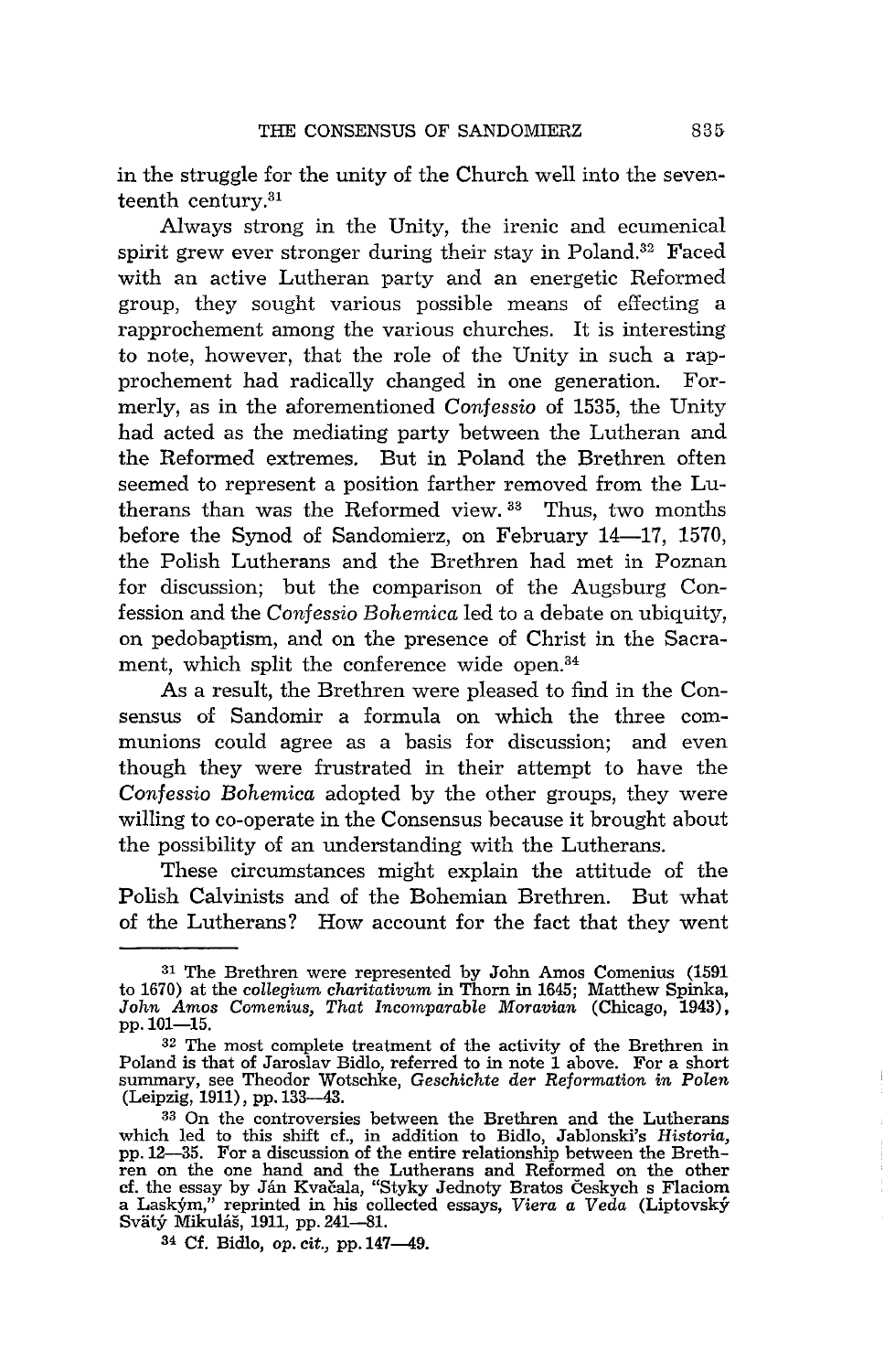along on a plan to form a federation, or union, of the various Protestant communions in Poland? I would submit at least two considerations which help to explain the Lutheran position.

For one thing, the Consensus - indeed, the entire union movement of which the Consensus is the climax - had the blessing of the theological faculty of the University of Wittenberg. Philip Melanchthon had been very influential in Poland and had carried on extensive correspondence with Polish Protestant leaders.35 Testimony to his abiding influence is the inclusion in the Consensus of his *Confessio Saxonica* of 1551. The men who were prominent at Wittenberg during this time - Paul Eber (1511-68), Caspar Peucer, Melanchthon's son-in-law  $(1525-1602)$ , George Major  $(1502-74)$  -were all Melanchthonian in their orientation and therefore inclined to look with favor upon any movement for church union.

As has been pointed out, the chief obstacle in the way of union in Poland was the relations between the Lutherans and the Bohemian Brethren. In 1568 the Wittenberg faculty had said of the Brethren: "We have read your Confession before and recognized that in most parts of doctrine and in all the chief articles it agrees with the Confession of our Church, although certain things are expressed in less detail and there is some variety in church practices. Since we do, however, agree in the foundation and in the doctrine necessary for salvation, we have never held that your Church and our Church are alien." 36

What effect such a statement from the Wittenberg faculty could have on the Polish Lutherans can be gauged from an examination of the Polish students who had been at Wittenberg and who were now old enough to participate in Polish affairs. From 1554 till 1565, inclusive, there had been at least forty-seven Polish noblemen and sixty-eight Polish commoners - a total of 115 men - in residence at Wittenberg.<sup>37</sup>

<sup>35</sup> On Melanchthon's relations with Poland cf. Loesche, op. *cit.,*  pp.167-72; on his correspondence, Theodor Wotschke, "Zum Briefwechsel Melanchthons mit Polen," *Archiv fur Reformationsgeschichte,*  VI (1909), 350-57.

<sup>36</sup> Quoted in Wotschke, *Geschichte,* p.241. Cf. a similar statement of February 8, 1573, quoted at length in Jablonski, *Historia,* pp.68-69; and of November 3, 1575, *ibid.,* p.73.

<sup>&</sup>lt;sup>37</sup> The following figures are compiled from the Wittenberg roster reprinted in Karl E. Forstemann (ed.), *Album Academiae Vitebergensis,*  I (Leipzig, 1841) and II (Halle,  $1894$ ).